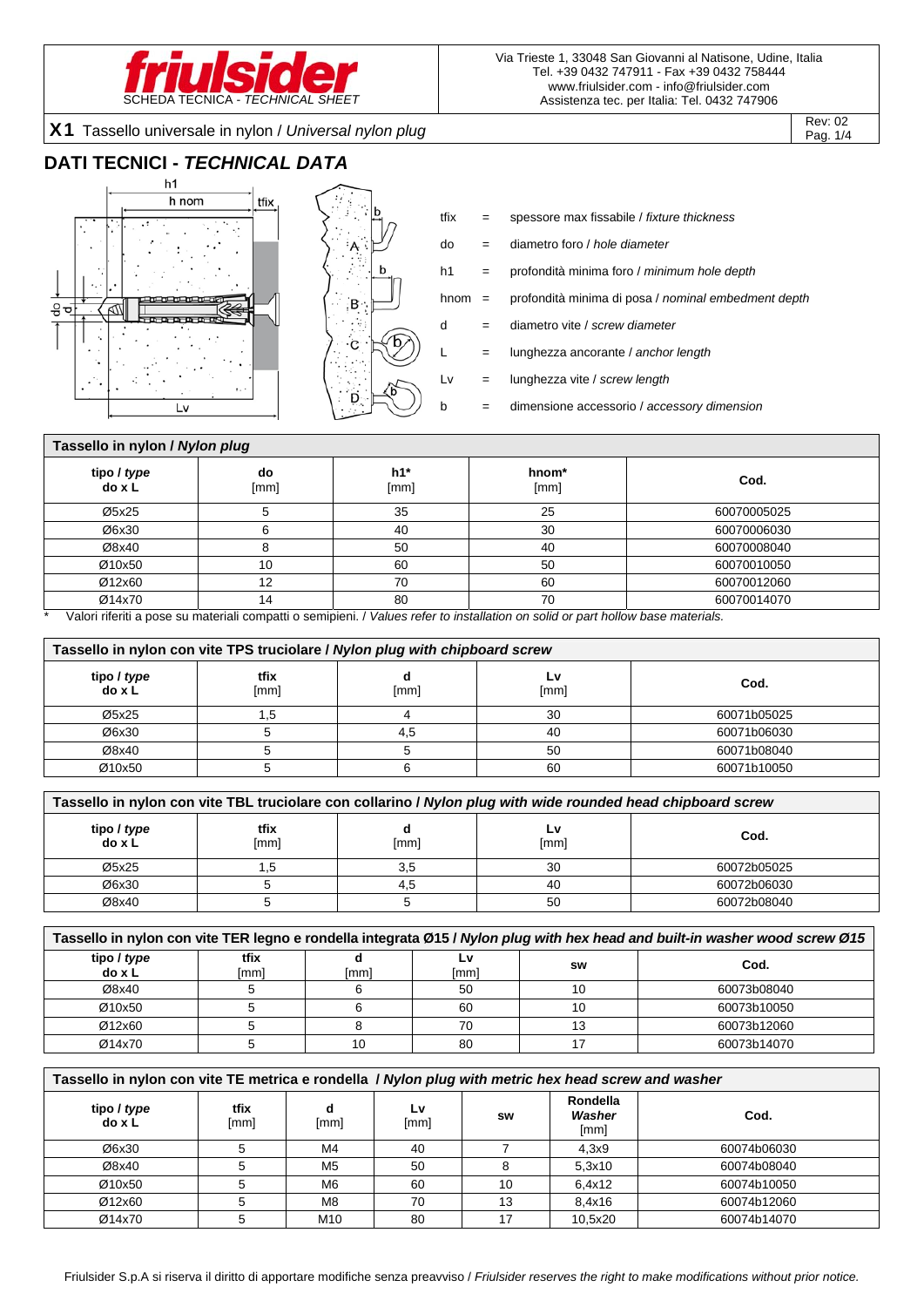

Rev: 02<br>X1 Tassello universale in nylon / *Universal nylon plug* Rev: 02

Pag. 2/4

| Tassello in nylon con vite TGS / Nylon plug with rounded countersunk head screw |              |      |            |             |  |  |  |  |  |  |
|---------------------------------------------------------------------------------|--------------|------|------------|-------------|--|--|--|--|--|--|
| tipo / type<br>do x L                                                           | tfix<br>[mm] | [mm] | Ĺ٧<br>[mm] | Cod.        |  |  |  |  |  |  |
| Ø5x25                                                                           |              | 3,5  | 35         | 60080g05025 |  |  |  |  |  |  |
| Ø6x30                                                                           |              |      | 40         | 60080g06030 |  |  |  |  |  |  |
| Ø8x40                                                                           |              | 4.5  | 50         | 60080g08040 |  |  |  |  |  |  |
| Ø10x50                                                                          |              |      | 60         | 60080g10050 |  |  |  |  |  |  |

#### **Tassello in nylon con accessori /** *Nylon plug with accessories*

| tipo / type<br>do x L | d<br>[mm] | b<br>[mm] | Accessori<br>Accessory         | Cod.        |
|-----------------------|-----------|-----------|--------------------------------|-------------|
| Ø6x30                 | 4         |           | A - Gancio corto / Short hook  | 60076b06030 |
|                       |           | 10        | B - Gancio medio / Medium hook | 60077b06030 |
|                       |           | 13        | C - Occhiolo chiuso / Eye hook | 60078b06030 |
|                       |           |           | D - Occhiolo aperto / Cup hook | 60079b06030 |
|                       | 4.5       | 10        | A - Gancio corto / Short hook  | 60076b08040 |
| Ø8x40                 | 4,5       | 10        | D - Occhiolo aperto / Cup hook | 60079b08040 |

#### **Diametri vite consigliati /** *Recommended screw diameters*

| tipo / type<br>do x L |     | Vite truciolare<br><b>Chipboard screw</b> | Vite legno<br><b>Wood screw</b> |     | Vite metrica<br><b>Metric screw</b> |  |  |  |  |  |  |
|-----------------------|-----|-------------------------------------------|---------------------------------|-----|-------------------------------------|--|--|--|--|--|--|
|                       | min | max                                       | min                             | max |                                     |  |  |  |  |  |  |
| Ø5x25                 |     |                                           |                                 |     | M <sub>3</sub>                      |  |  |  |  |  |  |
| Ø6x30                 |     |                                           |                                 |     | M4                                  |  |  |  |  |  |  |
| Ø8x40                 | 4.5 |                                           | 4.5                             |     | M <sub>5</sub>                      |  |  |  |  |  |  |
| Ø10x50                |     |                                           |                                 |     | M <sub>6</sub>                      |  |  |  |  |  |  |
| Ø12x60                |     |                                           |                                 | 10  | M8                                  |  |  |  |  |  |  |
| Ø14x70                |     |                                           | 10                              | 12  | M <sub>10</sub>                     |  |  |  |  |  |  |

SUPPORTI – BASE MATERIALS **in the Constant of** *applications* parzialmente indicato / *partially suitable applications* 

**calcestruzzo /** *concrete* **mattone pieno /** *solid brick*

**mattone semipieno /** *honeycomb brick* **<b>and the clay brick mattone forato /** *cell like clay brick* 

**blocco forato Poroton /** *light weight honeycomb brick* **blocco forato cemento /** *hollow dense aggregate block*

**Cartongesso\*** 

**blocco forato Leca /** *hollow light aggregate block* **cemento cellulare /** *aerated concrete*

**Supporti forati** 

# **pietra compatta /** *solid stone*

**cartongesso /** *plasterboard*

## **INSTALLAZIONE –** *INSTALLATION*

#### **Supporti compatti**



\* Su cartongesso eseguire le forature con punte da ferro anziché punta di muro / *Use metal drill bits when drilling into plasterboard.* 

Friulsider S.p.A si riserva il diritto di apportare modifiche senza preavviso / *Friulsider reserves the right to make modifications without prior notice.*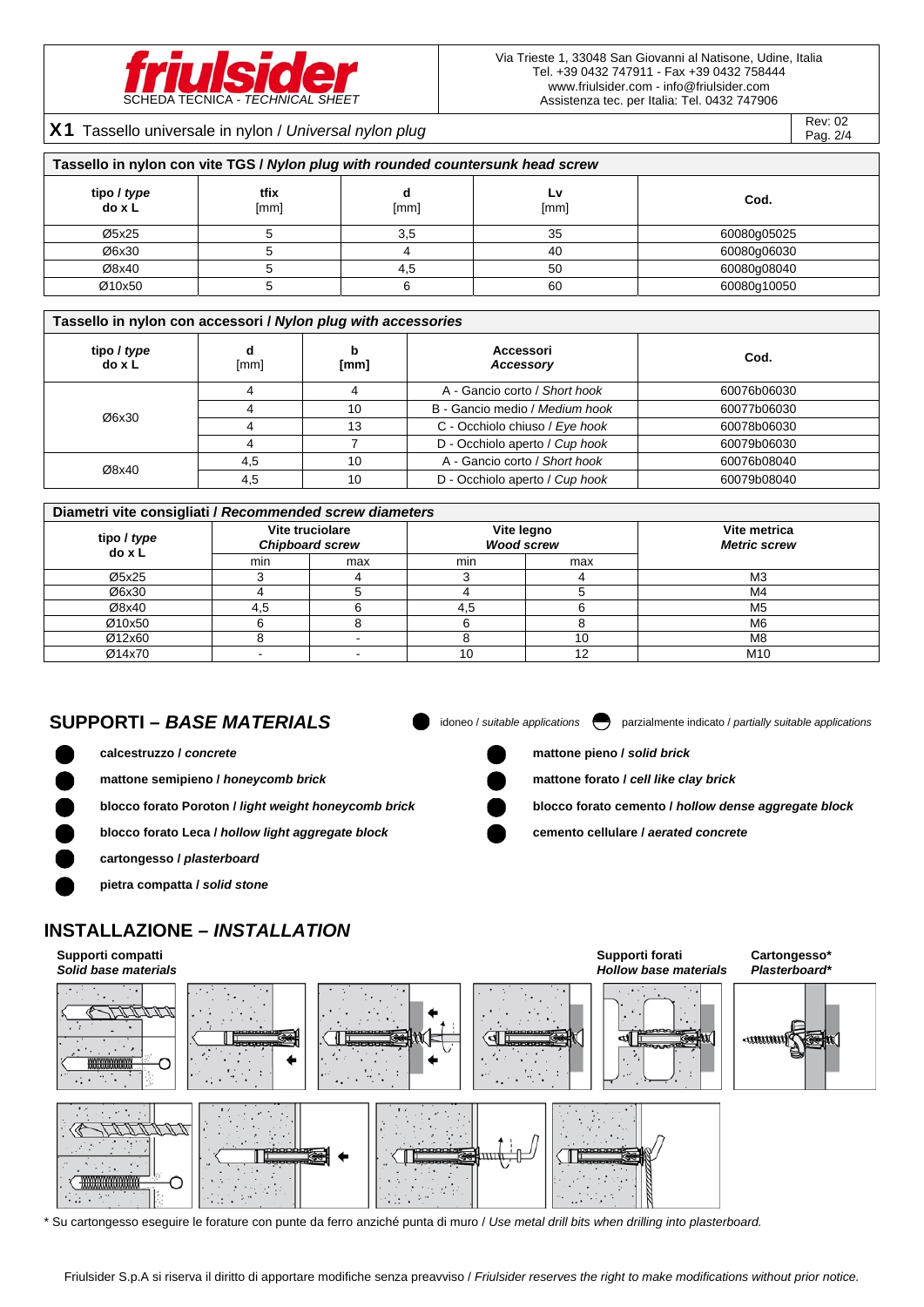

# X1 Tassello universale in nylon / *Universal nylon plug* Rev: 02 Rev: 02

Pag. 3/4

| Temperatura di posa / Installation temperature:                                                                                                                                                                                  | +5 / +40 °C                                                    |
|----------------------------------------------------------------------------------------------------------------------------------------------------------------------------------------------------------------------------------|----------------------------------------------------------------|
| Temperatura di esercizio / Working temperature:                                                                                                                                                                                  | -40 / $+40$ °C (max $+80$ °C breve periodo / for short period) |
| Non sono consigliate applicazioni permanenti con carichi sospesi oltre i 40°C utilizzando ancoranti plastici<br>The use of plastic anchors is not recommended for permanent suspended loading applications above $40^{\circ}$ C. |                                                                |

## **CARATTERISTICHE ANCORANTE -** *PRODUCT FEATURES*

| Tipo / Type                               | <b>Materiale / Material</b>        | <b>Rivestimento / Coating</b>        |
|-------------------------------------------|------------------------------------|--------------------------------------|
| Tassello / Plug                           | Nylon Pa6                          |                                      |
| Vite truciolare / Chipboard screw         | acciaio cementato / cemented steel | zincatura bianca / white zinc plated |
| Vite legno / Wood screw                   | acciaio cl 5.6 / steel grade 5.6   | zincatura bianca / white zinc plated |
| Vite metrica / Metric screw               | acciaio cl 4.8 / steel grade 4.8   | zincatura bianca / white zinc plated |
| Vite TGS / Rounded countersunk head screw | Acciaio cl 5.8 / steel grade 5.8   | nichelata / nickel plated            |
| Accessori / Accessories                   | Acciaio cl 5.8 / steel grade 5.8   | zincatura bianca / white zinc plated |

## **CARICHI AMMISSIBILI (consigliati) -** *RECOMMENDED LOADS (1)*

Ancorante singolo senza influenza derivante da distanza dal bordo o interasse. / *Single anchor with large anchor spacing and edge distances.*

| Tassello / Anchor                                                          |                                                                                           |        |      |                      | Ø5x25                  |                      |                     | Ø6x30                |                        |                      |                     |                     |                                       |
|----------------------------------------------------------------------------|-------------------------------------------------------------------------------------------|--------|------|----------------------|------------------------|----------------------|---------------------|----------------------|------------------------|----------------------|---------------------|---------------------|---------------------------------------|
| <b>Tipo vite</b><br><b>Screw type</b>                                      |                                                                                           |        |      | Truc.<br>Chip.<br>Ø3 | Truc.<br>Chip.<br>Ø3,5 | Truc.<br>Chip.<br>Ø4 | Legno<br>Wood<br>Ø4 | Truc.<br>Chip.<br>Ø4 | Truc.<br>Chip.<br>Ø4.5 | Truc.<br>Chip.<br>Ø5 | Legno<br>Wood<br>Ø4 | Legno<br>Wood<br>Ø5 | <b>Metrica</b><br><b>Metric</b><br>M4 |
| Calcestruzzo C20/25 <sup>(2)</sup>                                         | Trazione / Tensile                                                                        | N      | [kN] | 0,1                  | 0,14                   | 0,23                 | 0,24                | 0,09                 | 0,18                   | 0,3                  | 0,2                 | 0,34                | 0,18                                  |
| Concrete C20/25 $^{(2)}$                                                   | Taglio / Shear                                                                            | $\vee$ | [kN] | 0,15                 | 0,25                   | 0.3                  | 0,4                 | 0,18                 | 0,25                   | 0,45                 | 0,25                | 0,5                 | 0,25                                  |
| Mattone pieno <sup>(2)</sup><br>Solid brick <sup>(2)</sup>                 | Trazione / Tensile                                                                        | N      | [kN] | 0,13                 | 0,16                   | 0,25                 | 0,3                 | 0,11                 | 0,22                   | 0,32                 | 0,22                | 0,45                | 0,22                                  |
|                                                                            | Taglio / Shear                                                                            | V      | [kN] | 0,15                 | 0,2                    | 0,3                  | 0,4                 | 0,18                 | 0,25                   | 0,45                 | 0,25                | 0,5                 | 0,25                                  |
| Mattone forato <sup>(3)(4)</sup><br>Cell like clay brick <sup>(3)(4)</sup> | Trazione / Tensile                                                                        | N      | [kN] | 0,07                 | 0,08                   | 0,11                 | 0,16                | 0,08                 | 0, 15                  | 0,25                 | 0,19                | 0,28                | 0,18                                  |
|                                                                            | Taglio / Shear                                                                            | $\vee$ | [kN] | 0.1                  | 0,1                    | 0,14                 | 0,2                 | 0,12                 | 0,2                    | 0,3                  | 0,2                 | 0,32                | 0,2                                   |
| <b>Bimattone</b><br>doppio UNI (3) (4)                                     | Trazione / Tensile                                                                        | N      | [kN] | 0,11                 | 0,14                   | 0,16                 | 0,21                | 0,09                 | 0,18                   | 0,3                  | 0,19                | 0,34                | 0,18                                  |
| <b>Hollow clay brick</b><br>double UNI $^{(3)(4)}$                         | Taglio / Shear                                                                            | V      | [kN] | 0,15                 | 0,16                   | 0,2                  | 0,28                | 0,13                 | 0,25                   | 0,4                  | 0,2                 | 0,4                 | 0,2                                   |
| Cartongesso 12.5 mm                                                        | Trazione / Tensile                                                                        | N      | [kN] | 0,04                 | 0,04                   | 0,04                 | 0,04                | 0,05                 | 0,05                   | 0,05                 | 0,05                | 0,05                | 0,05                                  |
| Plasterboard 12.5 mm                                                       | Taglio / Shear                                                                            | V      | [kN] | 0,07                 | 0,07                   | 0,07                 | 0,08                | 0,07                 | 0,07                   | 0,07                 | 0,07                | 0,07                | 0,06                                  |
| Cemento cellulare <sup>(2)</sup>                                           | Trazione / Tensile                                                                        | N      | [kN] | 0,05                 | 0,06                   | 0,08                 | 0,09                | 0,05                 | 0,06                   | 0,09                 | 0,08                | 0,1                 | 0,09                                  |
| Aerated concrete <sup>(2)</sup>                                            | Taglio / Shear                                                                            | V      | [kN] | 0,08                 | 0,1                    | 0,1                  | 0,12                | 0,08                 | 0,1                    | 0,12                 | 0,1                 | 0,13                | 0,12                                  |
|                                                                            | Distanza dal Bordo <sup>(4)</sup> / Edge distance <sup>(4)</sup><br>C<br>45<br>55<br>[mm] |        |      |                      |                        |                      |                     |                      |                        |                      |                     |                     |                                       |
| Interasse <sup>(4)</sup> / Spacing <sup>(4)</sup>                          |                                                                                           | S      | [mm] |                      | 40                     |                      |                     |                      |                        | 55                   |                     |                     |                                       |

| Tassello / Anchor                                                 |                       |        |      | Ø8x40                  |                      |                      |                            |                            |                                              |                      |                      |                     | Ø10x50              |                     |                                                   |
|-------------------------------------------------------------------|-----------------------|--------|------|------------------------|----------------------|----------------------|----------------------------|----------------------------|----------------------------------------------|----------------------|----------------------|---------------------|---------------------|---------------------|---------------------------------------------------|
| <b>Tipo vite</b><br><b>Screw type</b>                             |                       |        |      | Truc.<br>Chip.<br>Ø4,5 | Truc.<br>Chip.<br>Ø5 | Truc.<br>Chip.<br>Ø6 | Legno<br><b>Wood</b><br>Ø5 | Legno<br><b>Wood</b><br>Ø6 | <b>Metrica</b><br><b>Metric</b><br><b>M5</b> | Truc.<br>Chip.<br>Ø6 | Truc.<br>Chip.<br>Ø8 | Legno<br>Wood<br>Ø6 | Legno<br>Wood<br>Ø7 | Legno<br>Wood<br>Ø8 | <b>Metrica</b><br><b>Metric</b><br>M <sub>6</sub> |
| Calcestruzzo C20/25 <sup>(2)</sup>                                | Trazione / Tensile    | N      | [kN] | 0,19                   | 0,35                 | 0,52                 | 0,4                        | 0,6                        | 0,25                                         | 0.5                  | 1,18                 | 0,62                | 1,24                | 1,24                | 0,55                                              |
| Concrete C20/25 $(2)$                                             | Taglio / Shear        | $\vee$ | [kN] | 0,25                   | 0,5                  | 0,75                 | 0,5                        | 0,8                        | 0,3                                          | 0,7                  | 1,1                  | 0,75                | 1,1                 | 1,4                 | 0,65                                              |
| Mattone pieno <sup>(2)</sup><br>Solid brick <sup>(2)</sup>        | Trazione / Tensile    | N      | [kN] | 0,15                   | 0,26                 | 0,56                 | 0,42                       | 0,7                        | 0,35                                         | 0.6                  | 1,25                 | 0,8                 | 1,25                | 1,6                 | 0,7                                               |
|                                                                   | Taglio / Shear        | $\vee$ | [kN] | 0,2                    | 0,35                 | 0,75                 | 0,5                        | 0,9                        | 0,4                                          | 0.8                  | 1,1                  | 1                   | 1,1                 | 1,4                 | 0,8                                               |
| Mattone forato <sup>(3)</sup><br>Cell like clay brick $(3)$       | Trazione / Tensile    | N      | [kN] | 0,15                   | 0,21                 | 0,4                  | 0,27                       | 0,4                        | 0,3                                          | 0,3                  | 0,6                  | 0,4                 | 0,6                 | 0,65                | 0,42                                              |
|                                                                   | Taglio / Shear        | $\vee$ | [kN] | 0,18                   | 0,25                 | 0,5                  | 0,32                       | 0,45                       | 0,35                                         | 0.4                  | 0,6                  | 0,45                | 0,7                 | 0,7                 | 0,5                                               |
| Bimattone doppio UNI <sup>(3)</sup>                               | Trazione / Tensile    | N      | [kN] | 0,15                   | 0,21                 | 0,42                 | 0,27                       | 0,5                        | 0.3                                          | 0.3                  | 0,6                  | 0,42                | 0,65                | 0,65                | 0,42                                              |
| <b>Hollow clay brick</b><br>double UNI $^{(3)}$                   | Taglio / Shear        | $\vee$ | [kN] | 0,2                    | 0,25                 | 0,5                  | 0,32                       | 0,6                        | 0,35                                         | 0.4                  | 0,6                  | 0,6                 | 0,75                | 0,7                 | 0,5                                               |
| Cartongesso 12.5 mm                                               | Trazione / Tensile    | N      | [kN] | 0,08                   | 0,08                 | 0,08                 | 0,08                       | 0,08                       | 0,08                                         | 0.1                  | 0.1                  | 0,1                 | 0,1                 | 0,1                 | 0,1                                               |
| Plasterboard 12.5 mm                                              | Taglio / Shear        | $\vee$ | [kN] | 0.1                    | 0.1                  | 0,1                  | 0,1                        | 0,1                        | 0,1                                          | 0,12                 | 0,12                 | 0,12                | 0,12                | 0,12                | 0.1                                               |
| Cemento cellulare <sup>(2)</sup>                                  | Trazione / Tensile    | N      | [kN] | 0,11                   | 0, 15                | 0, 19                | 0,17                       | 0,19                       | 0,18                                         | 0,25                 | 0,3                  | 0,25                | 0,3                 | 0,3                 | 0,28                                              |
| Aerated concrete <sup>(2)</sup>                                   | Taglio / Shear        | V      | [kN] | 0,13                   | 0,2                  | 0,22                 | 0,2                        | 0,23                       | 0,22                                         | 0,3                  | 0,35                 | 0,3                 | 0,35                | 0,35                | 0,32                                              |
| Distanza dal Bordo <sup>(4)</sup><br>Edge distance <sup>(4)</sup> | C<br>90<br>70<br>[mm] |        |      |                        |                      |                      |                            |                            |                                              |                      |                      |                     |                     |                     |                                                   |
| Interasse <sup>(4)</sup> / Spacing <sup>(4)</sup>                 |                       | S      | [mm] |                        |                      |                      | 60                         |                            |                                              |                      |                      |                     | 75                  |                     |                                                   |

Friulsider S.p.A si riserva il diritto di apportare modifiche senza preavviso / *Friulsider reserves the right to make modifications without prior notice.*